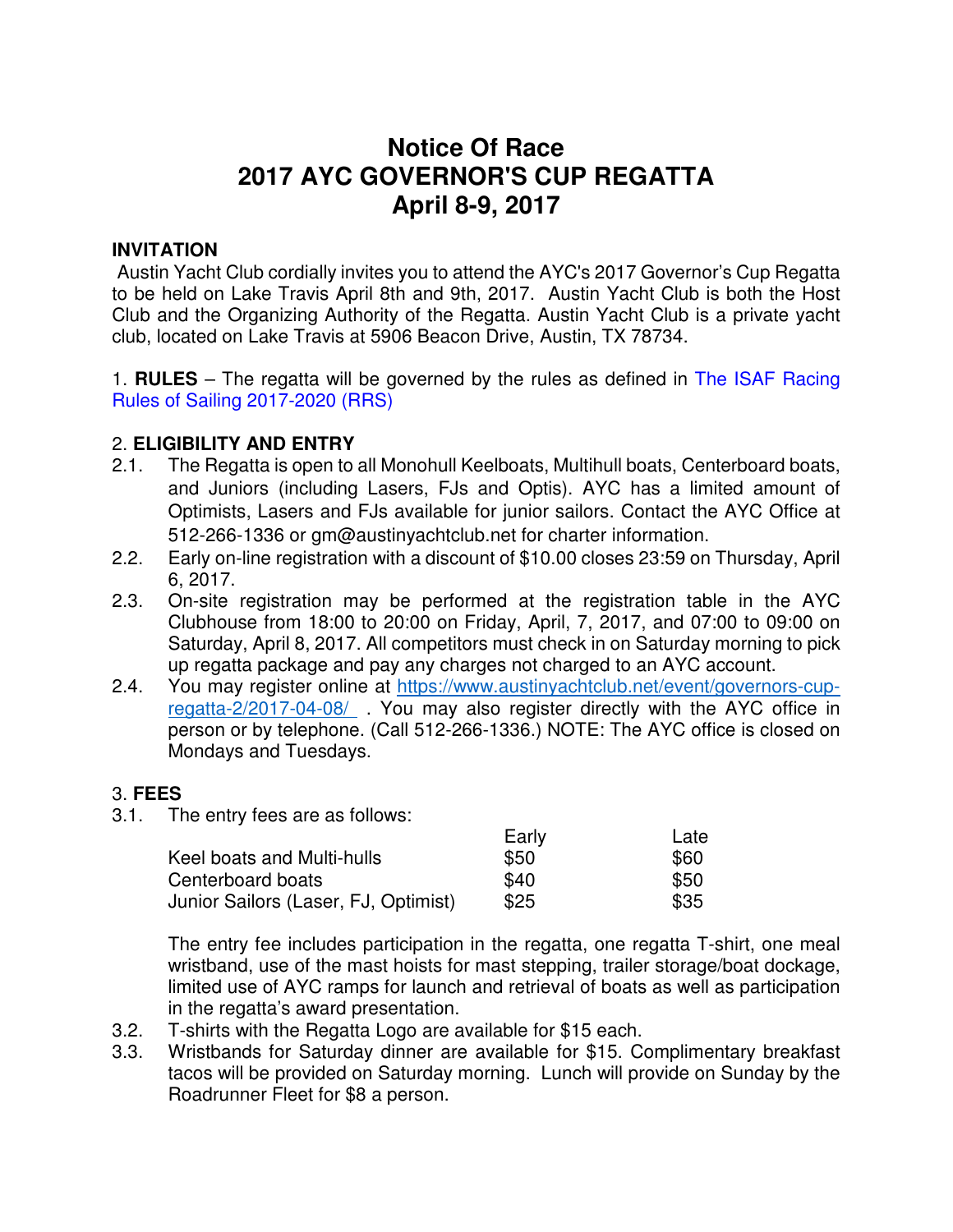# 4. **SCHEDULE**

- 4.1. Wednesday, March 8, 2017 Early Registration Opens
- 4.2. Thursday, April 6, 2017, 23:59 Early Registration Closes
- 4.3. Friday, April 7, 2017 (On-site Registration, Happy Hour, Music) Speaker: Jim Merritt
- 4.3.1. 18:00 Check-In and Late Registration opens
- 4.3.2. 20:00 Check-In and Late Registration closes for the evening
- 4.4. Saturday, April 8, 2017
- 4.4.1. 07:00 9:00 in AYC Clubhouse: Breakfast.
- 4.4.2. 07:00 9:00 in AYC Clubhouse: Registration and Check-in.
- 4.4.3. 09:30 AYC Clubhouse: Competitor's Briefing.
- 4.4.4. 10:30: Scheduled time of the first warning signal for the first race, all lines. No warning signal after 16:00.
- 4.4.5. 18:00 in AYC Clubhouse: Dinner, Battle of the Bands to follow
- 4.2. Sunday, April 9, 2017
- 4.2.1. 9:30: Scheduled time of the first warning signal for the first race, all lines. No warning signal after 13:00.
- 4.2.3. After completion of all races, in AYC Clubhouse: Lunch and Trophy Presentation

5. **MEASUREMENTS** – No measurement of boats is required. All boats competing in a PHRF handicap fleet must have a valid handicap rating certificate on file with the Keel Fleet PHRF Handicap Committee prior to participating in the Regatta. Members of the PHRF Handicap Committee will be available at registration to assign ratings to boats without a certificate on file.

6. **SAILING INSTRUCTIONS** – The sailing instructions (SI's) will be available on the Austin Yacht Club website on April 1, 2017, and race day at the registration desk.

7. **VENUE** – AYC is a private yacht club located on Lake Travis, Texas, at 5906 Beacon Drive, Austin, TX 78734-1428.

- 7.1. Directions and other information relating to AYC are available on its website located at https://www.austinyachtclub.net
- 7.2. Please note that neither pets nor fireworks are allowed on club property.
- 7.3. Accommodations Camping is allowed on the AYC grounds during the regatta. Contact the AYC office at 512-266-1336 for additional information regarding camping or other accommodations in the area.
- 7.4. Boat Hoist Access A fixed five ton boat hoist is available in the work area for participant use for the regatta.
- 7.5. Mast Crane Two mast cranes are available for participant use for the regatta.
- 7.6. Launching/Retrieving Ramp launching/retrieving are available.
- 7.7. Docking Limited docking will be provided for participants of the regatta.

## 8. **THE COURSES** – The Regatta will consist of 3 racing areas.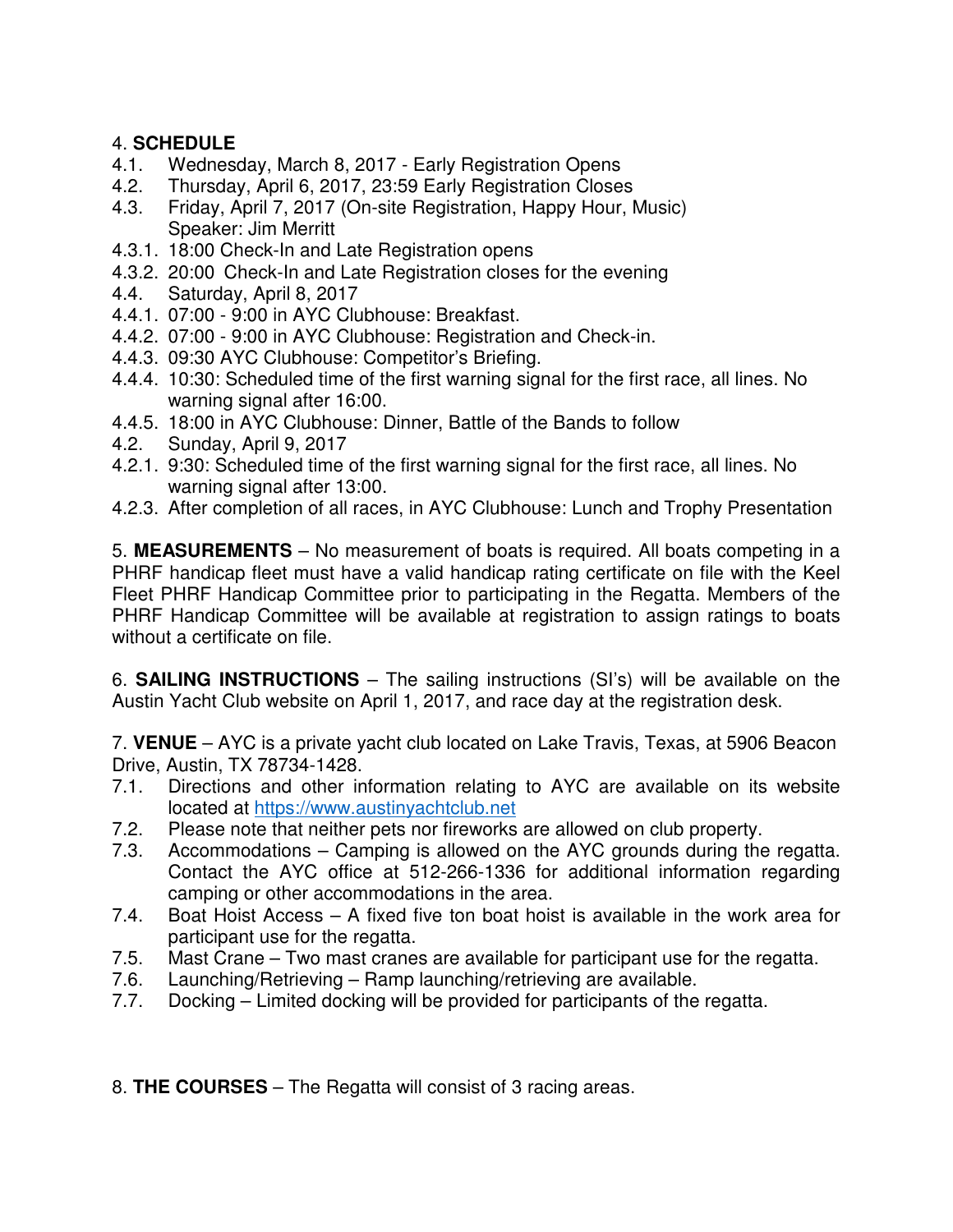- 8.1. Keel, Multihull, and Centerboard sailboats will have a starting line in the vicinity of AYC and will race on either Long Distance or Windward/Leeward Around-the-Buoys courses. Long Distance races will include a race to the vicinity of Lakeway and a race back from Lakeway on Saturday.
- 8.2. Junior boats (including Lasers, FJs, and Optimists) will race Around-the-Buoys courses and will have their own line and sailing area announced at the Competitor's Briefing.

# 9. **SCORING**

- 9.1. All boats will be assigned to a Class for scoring purposes. Such Class assignments will be announced at the Competitor's Briefing and will be posted on the official notice board prior to the first race of the Regatta.
- 9.2. One (1) completed race constitutes a Regatta.
- 9.3. Three boats will constitute a class.
- 9.4. Scoring will be according to the RRS Low Point System in Appendix A, modified as follows:
- 9.4.1. When fewer than 5 races have been completed, a boat's score will be the total of her race scores. This changes RRS A2.
- 9.4.2. When from 5 up to 9 races have been completed, a boat's score will be the total of her race scores excluding her worst score. This changes RRS A2.
- 9.4.3. When 10 or more races have been completed, a boat's score will be the total of her race scores excluding her two worst scores. This changes RRS A2.
- 9.5. Handicap fleets will be scored as follows:
- 9.5.1. Keel Handicap and Multihull fleets will be scored using the "Time on Time" variant of the PHRF handicap rating system utilizing the PHRF of Lake Travis handicap values.
- 9.5.2. Centerboard Handicap fleets will be scored with the Portsmouth Handicap Rating System using US Sailing's current Portsmouth Yardstick available at www.ussailing.org/racing/offshore-bigboats/portsmouth-yardstick/current-tables/
- 9.6. Number of races scheduled will be identified in the Sailing Instructions.

9.7. Classes - Three or more boats of the same design may be grouped into one-design classes. All other keel and multi-hull boats will be divided into classes designated by the Race Committee. Centerboard boats will be divided into handicap classes.

10. **RADIO COMMUNICATION** – A boat shall neither make radio transmissions while racing nor receive radio communications not available to all boats.

11. **PRIZES** – Trophies will be awarded to helmspersons in accordance to the overall size of their respective Class as follows:

- 11.1. Up to 3 participants: 1 trophy
- 11.2. 4-6 participants: 2 trophies
- 11.3. 7+ participants: 3 trophies

The annual Governor's Cup Trophy will also be given to the out-of-town yacht club with the largest regatta participation.